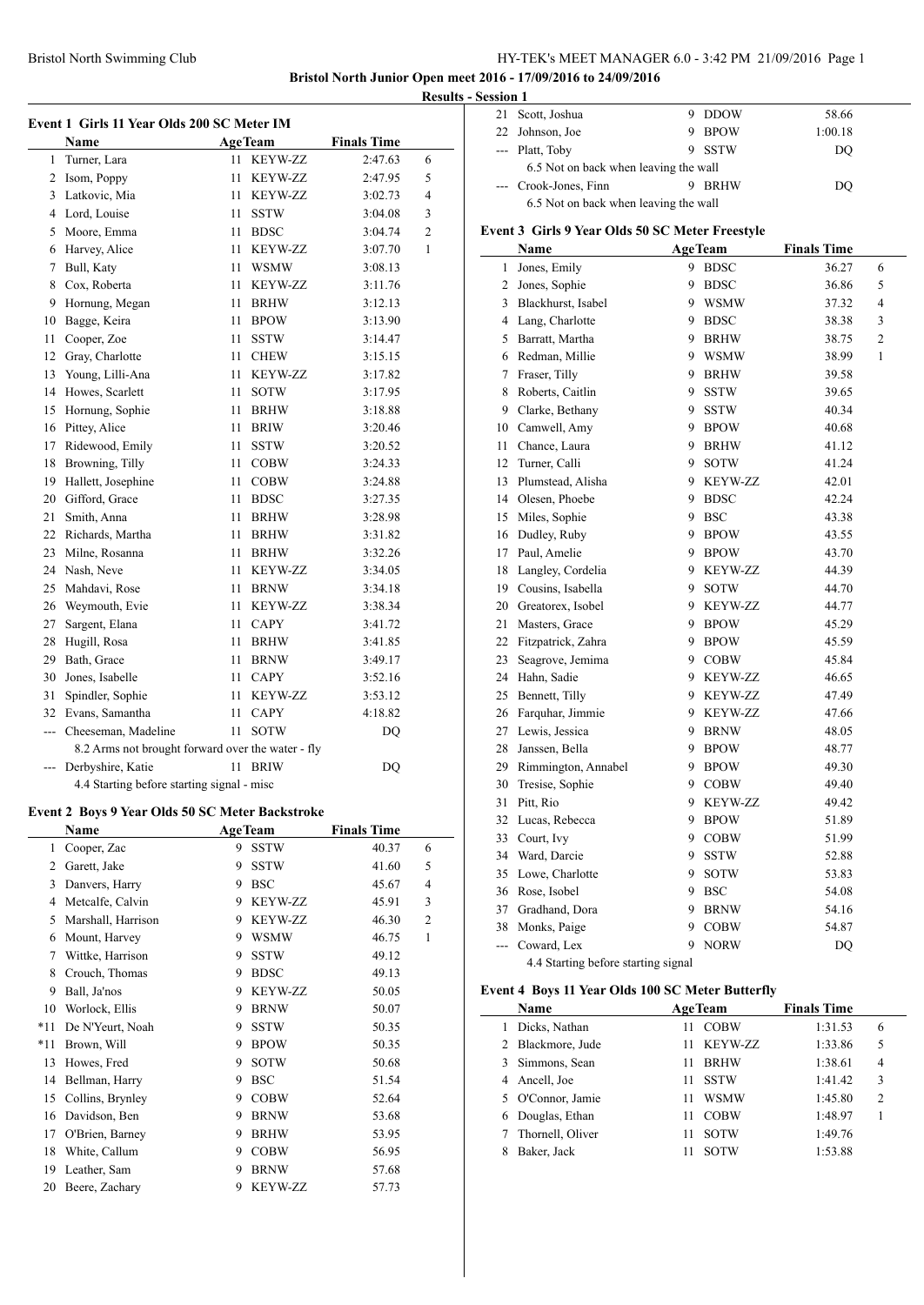## Bristol North Swimming Club HY-TEK's MEET MANAGER 6.0 - 3:42 PM 21/09/2016 Page 2

**Bristol North Junior Open meet 2016 - 17/09/2016 to 24/09/2016 Results - Session 1**

|                | Name                |    | <b>AgeTeam</b> | <b>Finals Time</b> |                |
|----------------|---------------------|----|----------------|--------------------|----------------|
| 1              | Isom, Poppy         | 11 | <b>KEYW-ZZ</b> | 1:29.90            | 6              |
| $\overline{c}$ | Forsey, Jasmine     | 11 | <b>BRIW</b>    | 1:31.74            | 5              |
| 3              | Turner, Lara        | 11 | <b>KEYW-ZZ</b> | 1:32.24            | $\overline{4}$ |
| 4              | Harvey, Alice       | 11 | KEYW-ZZ        | 1:33.12            | 3              |
| 5              | Latkovic, Mia       | 11 | KEYW-ZZ        | 1:38.03            | 2              |
| 6              | Cox, Roberta        | 11 | <b>KEYW-ZZ</b> | 1:39.28            | 1              |
| 7              | Amphlett, Alice     | 11 | <b>BDSC</b>    | 1:40.60            |                |
| 8              | Hallett, Josephine  | 11 | <b>COBW</b>    | 1:40.72            |                |
| 9              | Moore, Emma         | 11 | <b>BDSC</b>    | 1:41.39            |                |
| 10             | Young, Lilli-Ana    | 11 | <b>KEYW-ZZ</b> | 1:42.74            |                |
| 11             | Lord, Louise        | 11 | <b>SSTW</b>    | 1:44.84            |                |
| 12             | Ridewood, Emily     | 11 | <b>SSTW</b>    | 1:45.11            |                |
| 13             | Young, Phoebe       | 11 | <b>BRHW</b>    | 1:46.63            |                |
| 14             | Kingston, Tabitha   | 11 | <b>BRHW</b>    | 1:46.90            |                |
| 15             | Gifford, Grace      | 11 | <b>BDSC</b>    | 1:47.82            |                |
| 16             | Bull, Katy          | 11 | <b>WSMW</b>    | 1:48.04            |                |
| 17             | Trybull, Julia      | 11 | <b>WSMW</b>    | 1:48.27            |                |
| 18             | Morris, Beth        | 11 | <b>SSTW</b>    | 1:48.61            |                |
| 19             | Soverall, Chloe     | 11 | <b>WSMW</b>    | 1:50.72            |                |
| 20             | Browning, Tilly     | 11 | <b>COBW</b>    | 1:50.93            |                |
| 21             | Gray, Charlotte     | 11 | <b>CHEW</b>    | 1:51.74            |                |
| 22             | Richards, Martha    | 11 | <b>BRHW</b>    | 1:52.28            |                |
| 23             | Bird, Georgina      | 11 | <b>BPOW</b>    | 1:53.21            |                |
| 24             | Pittey, Alice       | 11 | BRIW           | 1:53.77            |                |
| 25             | Howes, Scarlett     | 11 | <b>SOTW</b>    | 1:53.84            |                |
| 26             | Nash, Neve          | 11 | <b>KEYW-ZZ</b> | 1:54.66            |                |
| 27             | Hugill, Rosa        | 11 | <b>BRHW</b>    | 1:55.51            |                |
| 28             | Cooper, Zoe         | 11 | <b>SSTW</b>    | 1:55.54            |                |
| 29             | Jones, Isabelle     | 11 | <b>CAPY</b>    | 1:56.10            |                |
| 30             | Milne, Rosanna      | 11 | <b>BRHW</b>    | 1:56.40            |                |
| 31             | Weymouth, Evie      | 11 | <b>KEYW-ZZ</b> | 1:57.89            |                |
| 32             | Grainger, Keira     | 11 | <b>COBW</b>    | 1:58.11            |                |
| 33             | Sargent, Elana      | 11 | <b>CAPY</b>    | 2:02.36            |                |
| 34             | Spindler, Sophie    | 11 | <b>KEYW-ZZ</b> | 2:03.87            |                |
| 35             | Mahdavi, Rose       | 11 | <b>BRNW</b>    | 2:04.26            |                |
| 36             | Cheeseman, Madeline | 11 | <b>SOTW</b>    | 2:12.18            |                |
| 37             | Evans, Samantha     | 11 | <b>CAPY</b>    | 2:18.41            |                |
| $\overline{a}$ | Pope, May           | 11 | <b>BDSC</b>    | DQ                 |                |

## **Event 6A Boys 9 Year Olds 100 SC Meter IM**

|    | Name                                                                             |   | <b>AgeTeam</b> | <b>Finals Time</b> |                | 6  | Lang  |
|----|----------------------------------------------------------------------------------|---|----------------|--------------------|----------------|----|-------|
| 1  | Cooper, Zac                                                                      | 9 | <b>SSTW</b>    | 1:31.57            | 6              |    | Jone  |
| 2  | Garett, Jake                                                                     | 9 | <b>SSTW</b>    | 1:32.02            | 5              | 8  | Robe  |
| 3  | Marshall, Harrison                                                               | 9 | <b>KEYW-ZZ</b> | 1:41.84            | 4              | 9  | Cow   |
| 4  | Metcalfe, Calvin                                                                 | 9 | <b>KEYW-ZZ</b> | 1:46.22            | 3              | 10 | Plum  |
| 5  | Crouch, Thomas                                                                   | 9 | <b>BDSC</b>    | 1:48.00            | $\overline{2}$ | 11 | Turn  |
| 6  | Danvers, Harry                                                                   | 9 | <b>BSC</b>     | 1:48.18            | 1              | 12 | Lang  |
| 7  | Ball, Ja'nos                                                                     | 9 | <b>KEYW-ZZ</b> | 1:54.16            |                | 13 | Mast  |
| 8  | Platt, Toby                                                                      | 9 | <b>SSTW</b>    | 2:00.85            |                | 14 | Oles  |
| 9  | Howes, Fred                                                                      | 9 | <b>SOTW</b>    | 2:01.76            |                | 15 | Mile  |
| 10 | Johnson, Joe                                                                     | 9 | <b>BPOW</b>    | 2:03.33            |                | 16 | Paul. |
| 11 | Beere, Zachary                                                                   | 9 | <b>KEYW-ZZ</b> | 2:16.06            |                | 17 | Dudl  |
| 12 | Dutton, Finn                                                                     | 9 | <b>BRNW</b>    | 2:26.52            |                | 18 | Hahr  |
|    | Mount, Harvey                                                                    | 9 | <b>WSMW</b>    | DO                 |                | 19 | Benr  |
|    | 8.2 Arms not brought backward under the water simultaneously throughout r        |   |                |                    |                | 20 | Farq  |
|    | White, Callum                                                                    | 9 | <b>COBW</b>    | DO                 |                | 21 | Janss |
|    | 9.3 Finish of each stroke not in accordance with rules for the particular stroke |   |                |                    |                | 22 | Luca  |

| --- De N'Yeurt, Noah                                         | 9 SSTW | DO  |
|--------------------------------------------------------------|--------|-----|
| 7.6 Did not touch at turn or finish with both hands - breast |        |     |
| --- Wittke, Harrison                                         | 9 SSTW | DO. |
| 8.3 Alternating movement of legs or feet - fly               |        |     |

## **Event 6B Boys 11 Year Olds 100 SC Meter IM**

|     | Name                                                                              |    | <b>AgeTeam</b> | <b>Finals Time</b> |                |
|-----|-----------------------------------------------------------------------------------|----|----------------|--------------------|----------------|
| 1   | Dicks, Nathan                                                                     |    | 11 COBW        | 1:24.08            | 6              |
| 2   | Blackmore, Jude                                                                   | 11 | <b>KEYW-ZZ</b> | 1:25.73            | 5              |
| 3   | O'Connor, Jamie                                                                   | 11 | <b>WSMW</b>    | 1:25.81            | 4              |
| 4   | Manley, Ethan                                                                     | 11 | <b>BPOW</b>    | 1:27.59            | 3              |
| 5   | Simmons, Sean                                                                     | 11 | <b>BRHW</b>    | 1:28.94            | $\overline{2}$ |
| 6   | Villanueva, Eli                                                                   | 11 | <b>COBW</b>    | 1:29.84            | 1              |
| 7   | Ancell, Joe                                                                       | 11 | <b>SSTW</b>    | 1:32.37            |                |
| 8   | Uphill, Alfie                                                                     | 11 | <b>KEYW-ZZ</b> | 1:34.32            |                |
| 9   | Pakes, Samuel                                                                     | 11 | <b>COBW</b>    | 1:35.56            |                |
| 10  | Ashcroft, Scott                                                                   | 11 | <b>SSTW</b>    | 1:37.48            |                |
| 11  | McKelvie-Warsop, Cameron                                                          | 11 | <b>BRNW</b>    | 1:38.27            |                |
| 12  | Jenkins-Lane, Theo                                                                | 11 | <b>BSC</b>     | 1:38.29            |                |
| 13  | Douglas, Ethan                                                                    | 11 | <b>COBW</b>    | 1:38.33            |                |
| 14  | Baker, Jack                                                                       | 11 | <b>SOTW</b>    | 1:38.94            |                |
| 15  | Clarke, Tom                                                                       | 11 | <b>SSTW</b>    | 1:39.83            |                |
| 16  | Thornell, Oliver                                                                  | 11 | <b>SOTW</b>    | 1:41.18            |                |
| 17  | Lucas, Michael                                                                    | 11 | <b>BPOW</b>    | 1:41.36            |                |
| 18  | Coate, Monty                                                                      | 11 | <b>BRIW</b>    | 1:43.06            |                |
| 19  | Paget, Will                                                                       | 11 | <b>SOTW</b>    | 1:45.06            |                |
| 20  | Holloway, Ben                                                                     | 11 | <b>SOTW</b>    | 1:45.74            |                |
| 21  | Soper, Tristan                                                                    | 11 | <b>WSMW</b>    | 1:46.34            |                |
| 22  | Court, Stanley                                                                    | 11 | <b>COBW</b>    | 1:48.41            |                |
| 23  | Bates, Henry                                                                      | 11 | <b>BRNW</b>    | 1:50.07            |                |
| --- | Aubrey, Ben                                                                       | 11 | <b>SOTW</b>    | D <sub>O</sub>     |                |
|     | 7.1 After the start or after each turn single fly kick not performed before the 1 |    |                |                    |                |
|     | Whittle, Joshua                                                                   |    | 11 BRHW        | DQ                 |                |
|     | 7.6 Did not touch at turn or finish with both hands - breast                      |    |                |                    |                |
|     | Smith, Jimmy                                                                      |    | 11 BPOW        | DQ                 |                |
|     | 9.3 Finish of each stroke not in accordance with rules for the particular stroke  |    |                |                    |                |

#### **Event 7 Girls 9 Year Olds 50 SC Meter Backstroke**

|    | Name               |   | <b>AgeTeam</b> | <b>Finals Time</b> |                |
|----|--------------------|---|----------------|--------------------|----------------|
| 1  | Blackhurst, Isabel | 9 | <b>WSMW</b>    | 42.16              | 6              |
| 2  | Jones, Emily       | 9 | <b>BDSC</b>    | 42.18              | 5              |
| 3  | Redman, Millie     | 9 | <b>WSMW</b>    | 42.53              | $\overline{4}$ |
| 4  | Barratt, Martha    | 9 | <b>BRHW</b>    | 44.83              | 3              |
| 5  | Camwell, Amy       | 9 | <b>BPOW</b>    | 45.69              | $\overline{2}$ |
| 6  | Lang, Charlotte    | 9 | <b>BDSC</b>    | 46.31              | $\mathbf{1}$   |
| 7  | Jones, Sophie      | 9 | <b>BDSC</b>    | 46.33              |                |
| 8  | Roberts, Caitlin   | 9 | <b>SSTW</b>    | 47.79              |                |
| 9  | Coward, Lex        | 9 | <b>NORW</b>    | 48.47              |                |
| 10 | Plumstead, Alisha  | 9 | <b>KEYW-ZZ</b> | 49.03              |                |
| 11 | Turner, Calli      | 9 | <b>SOTW</b>    | 49.78              |                |
| 12 | Langley, Cordelia  | 9 | KEYW-ZZ        | 50.22              |                |
| 13 | Masters, Grace     | 9 | <b>BPOW</b>    | 50.44              |                |
| 14 | Olesen, Phoebe     | 9 | <b>BDSC</b>    | 50.98              |                |
| 15 | Miles, Sophie      | 9 | <b>BSC</b>     | 51.58              |                |
| 16 | Paul, Amelie       | 9 | <b>BPOW</b>    | 51.80              |                |
| 17 | Dudley, Ruby       | 9 | <b>BPOW</b>    | 52.82              |                |
| 18 | Hahn, Sadie        | 9 | KEYW-ZZ        | 53.11              |                |
| 19 | Bennett, Tilly     | 9 | <b>KEYW-ZZ</b> | 54.01              |                |
| 20 | Farquhar, Jimmie   | 9 | <b>KEYW-ZZ</b> | 55.13              |                |
| 21 | Janssen, Bella     | 9 | <b>BPOW</b>    | 55.49              |                |
| 22 | Lucas, Rebecca     | 9 | <b>BPOW</b>    | 55.54              |                |
| 23 | Pitt, Rio          | 9 | <b>KEYW-ZZ</b> | 55.68              |                |